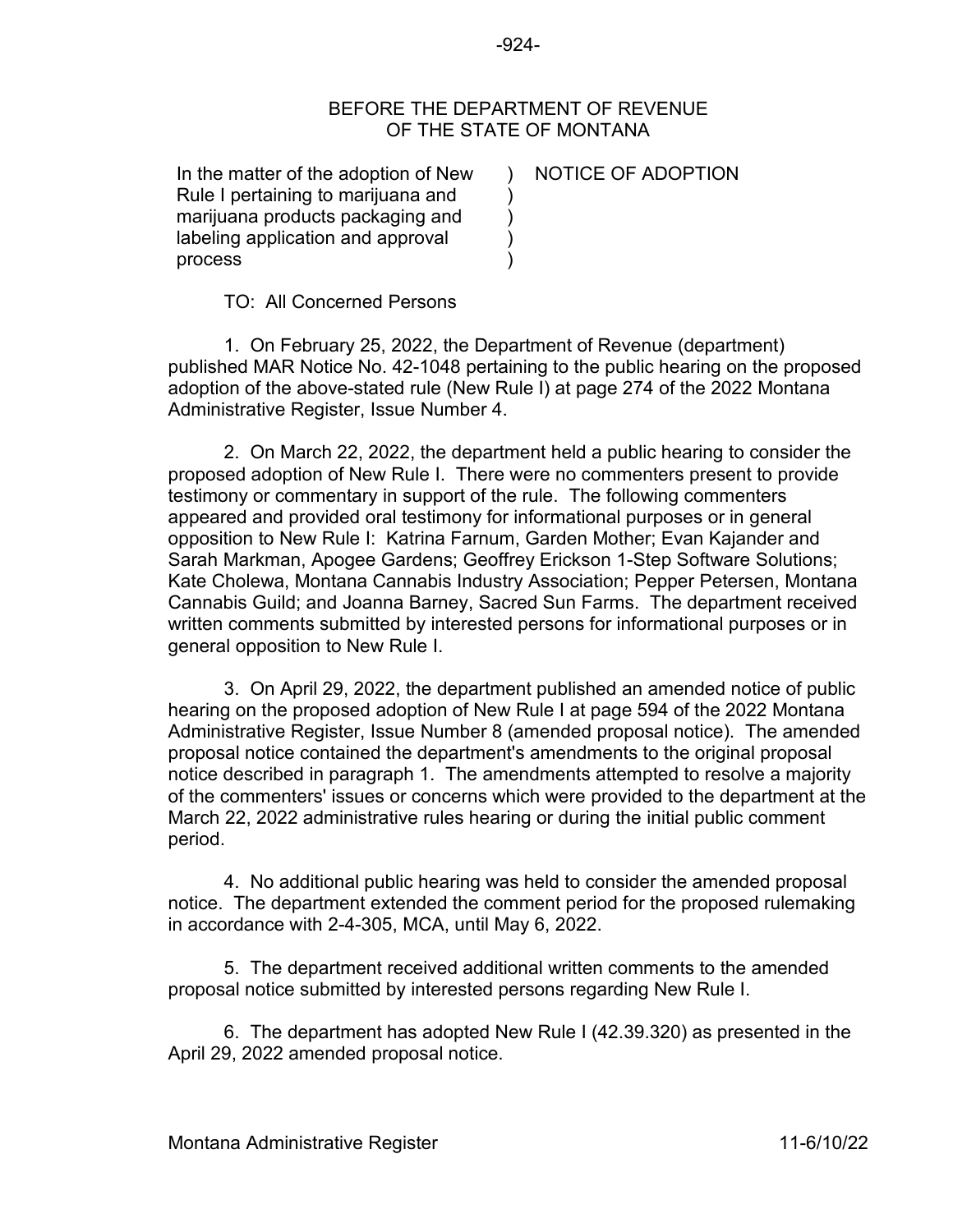7. The department has thoroughly considered all comments and testimony received from the public hearing, initial comment period, and extended comment period. A summary of the comments received and the department's responses are as follows:

-925-

COMMENT 1: Ms. Farnum commented that Garden Mother develops eightyfive distinct products (due to being vertically integrated for twelve years) and expressed concerns with the fees that potentially correspond to the number of packaging and labeling applications they will need to submit for approval.

Ms. Markman also made similar comments about the volume of labels for a vertically integrated licensee with many products.

Mr. Kajander appreciated the broader product categories and exit packaging. Mr. Kajander observes that the department may want to consider the addition of additional product subcategories from the ones listed in New Rule I, as proposed.

Other commenters expressed concern with the fee proposals expressed in the original proposal notice.

RESPONSE 1: At the March 22, 2022 rules hearing, the department provided clarification - applicable at the time - that the department sought label approvals for four product types: flower, ingestible products, non-ingestible products, and concentrates and extracts unless the licensee sold products in the medical market with increased THC content, which would require additional product label approvals.

New Rule I, as presented in the amended proposal notice and adopted, provides up to a maximum of eight total label applications - based on the applicant's sale of some or all of the adult-use or medical marijuana or marijuana product categories. As the department stated in the revised statement of reasonable necessity for the amended proposal notice, all current lawful marijuana or marijuana product types can be categorized as one of the listed types.

The department refers Ms. Farnum and all other commenters to the revised fee structure adopted in (15), which provides for zero fee application options and a maximum fee, all of which were provided and described in the amended proposal notice.

COMMENT 2: Ms. Farnum and Ms. Barney asked if the department was able to provide a guaranteed timeframe for the turnaround of its review and approval of label applications. Ms. Farnum's comments focus on her uncertainty of where to start because turnaround time for label manufacturers is six to eight weeks and with a volume of labels, any denial, rejection, or change - even if it is a very small change, could be very burdensome to meet the January 1, 2023 requirement. Ms. Farnum illustrated her concerns over application processing times through anecdotal examples of estimated industry need for product packages and labels subject to approval by the department.

Ms. Barney echoed Ms. Farnum's comments and emphasized that supplyside logistics have impacted vendor fulfillment of labels and packages.

Ms. Markman made similar comments to Ms. Farnum's relative to Apogee Gardens.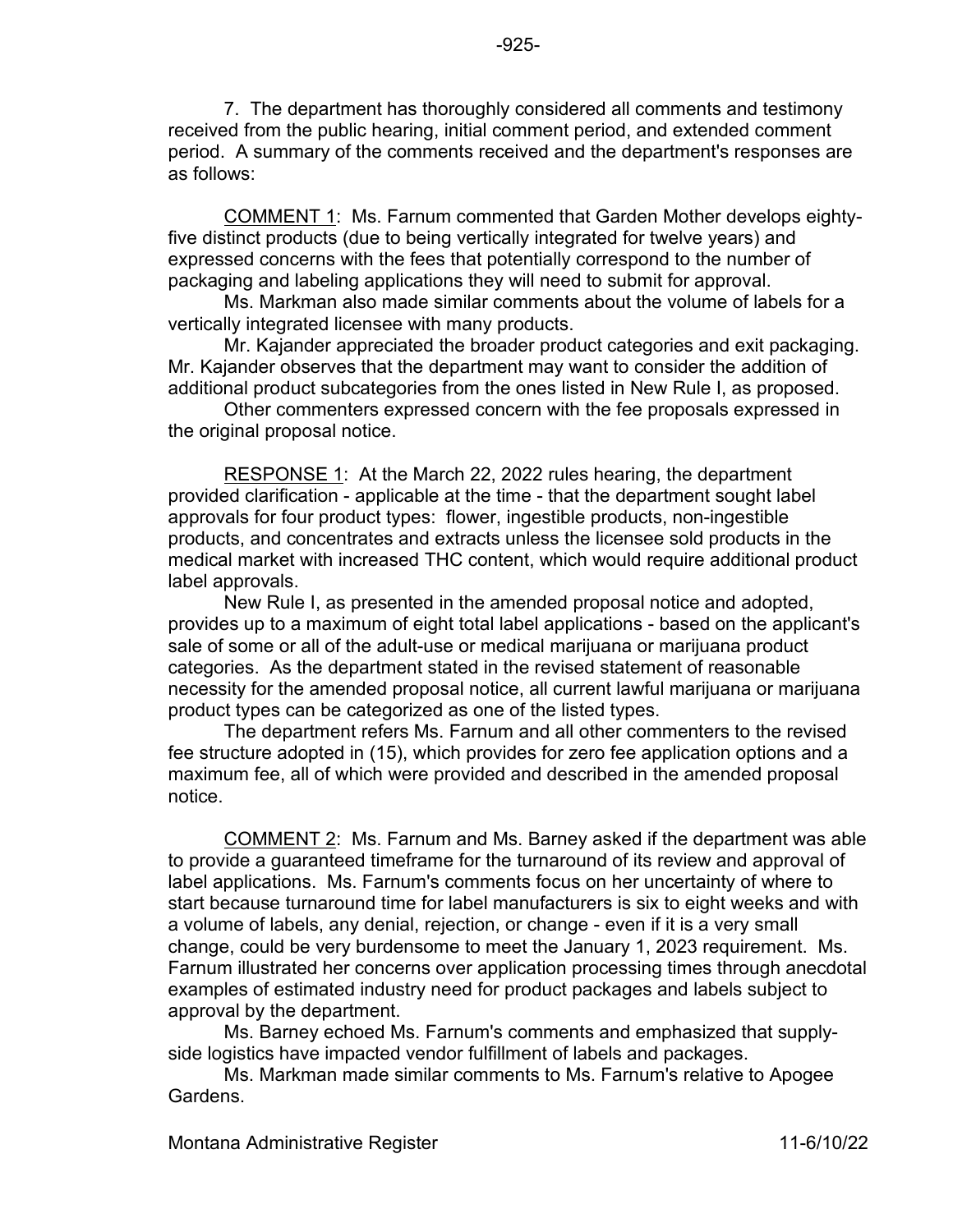Mr. Petersen commented his concerns that application processing turnaround times under the original proposal, and amended proposal notice, will become punitive to applicants.

As a related comment, Colleen Powers, owner of Farm406, suggested the department include in the rule a provision that would state a procedural turnaround for the department, such as "The DOR will notify the applicant within 30 days. . . ." Ms. Powers also requested the department modify the timeline of ten days for an applicant to reapply when corrections or rejections are involved.

RESPONSE 2: The department cannot provide "guaranteed" timeframes for the review and approval of label applications because application processing and final approval is a fact-dependent analysis on a case-by-case basis. The department has also removed the 10-day period for application resubmission.

The department refers the commenters to Response 1 which the department believes greatly reduces label volume and approval logistics between the date of adoption of New Rule I, the amended application deadlines in New Rule I(20), and the final implementation of product packaging and labeling requirements in (23). The department will diligently pursue its regulatory obligations and encourages a proactive approach by applicants in the submission of all packaging and labeling applications. In the event of an unforeseen industry-wide complication that impacts the packaging and labeling requirements in (23), the department believes there is sufficient time to develop contingencies which it could propose to and resolve with industry to meet the requirements of statute and New Rule I.

COMMENT 3: Ms. Farnum and Ms. Barney provided commentary and asked about the definition of unique marijuana packaging and what would require a separate application. Ms. Farnum and Ms. Barney asked for more clarity in the terminology for packaging and labeling and their usage in New Rule I.

RESPONSE 3: Based on these comments, the department amended New Rule I(2) through (4) to clarify packaging and (6) through (10) to describe expanded product categories and to provide criteria for pre-approved template and custom label designs.

COMMENT 4: Ms. Barney requested the department provide a "reference guide" for packaging guidelines. She contends other states with legal cannabis, such as California, Colorado, Oregon, and Washington, all have one-page reference guides that include pictures or descriptions of what labels and packages look like and what is generally acceptable. Ms. Barney believes such a reference would be beneficial for regulatory consistency because she has, at times, received conflicting information from department personnel.

RESPONSE 4: The department thanks Ms. Barney for her comment and responds that it is developing a reference guide that will be accessible through the department's website to assist applicants with the packaging and labeling application process.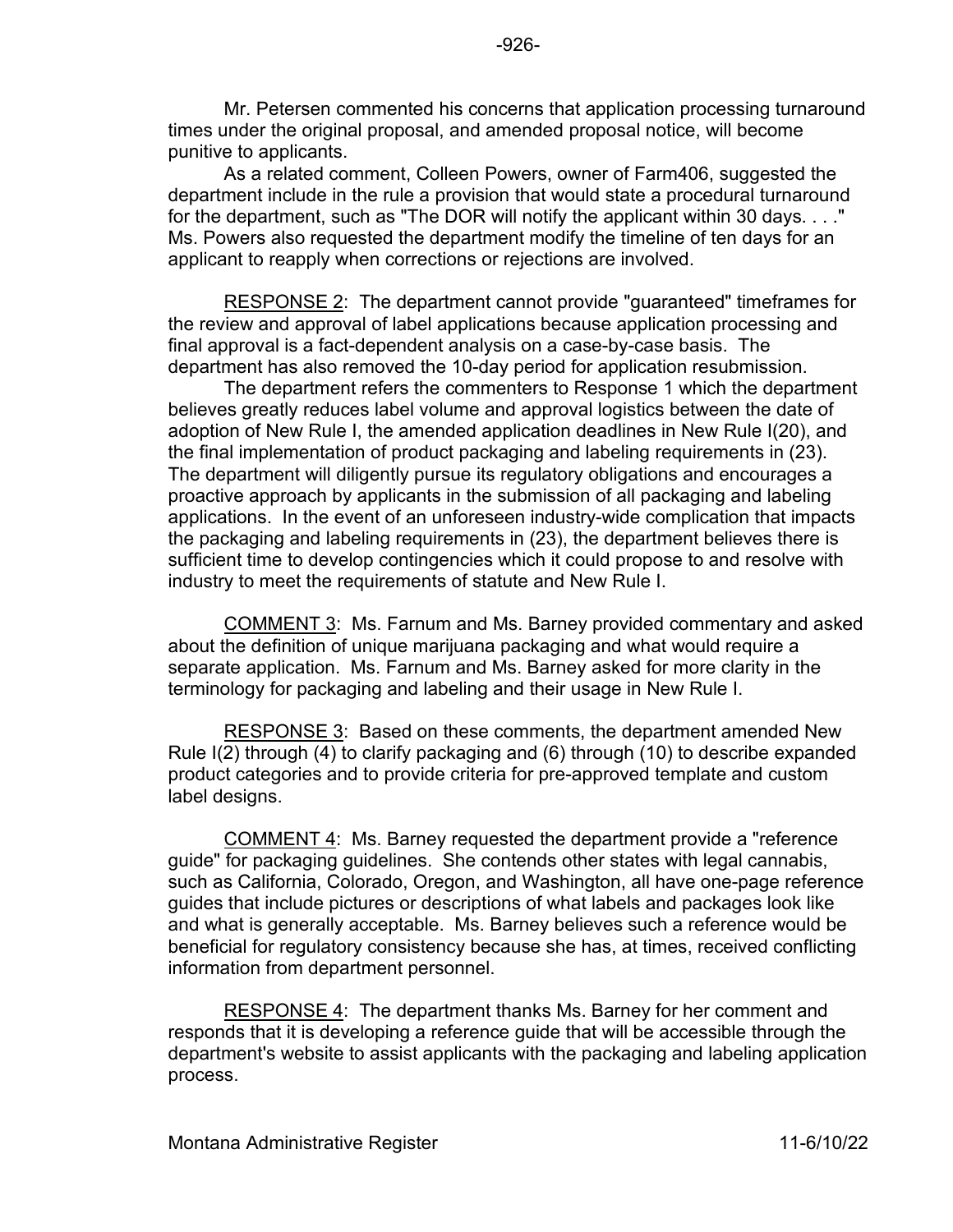COMMENT 5: Mr. Kajander commented on the font size for packages and labels which requires legible font and lower case letter O must be at least 1/16th of an inch in height. He suggests the requirement be based in computer font size (i.e., eight-point or ten-point font) instead of fractional inches.

Mr. Erickson commented his opinion that the department should reduce the required font size on a label. He provided examples of packages and labels with current and his suggested font sizes, which he contends are still legible and are consistent with those of prescription drug labels issued by licensed pharmacies.

Ms. Cholewa provided similar commentary but added that combinations of font sizes could be possible to enhance label "warning messages" (i.e., impaired driving risks).

RESPONSE 5: While the department appreciates the commentary provided by Messrs. Kajander and Erickson and Ms. Cholewa, those requirements are specified under ARM 42.39.314, which is outside the scope of this current rulemaking. The department will take the recommendations under advisement for future amendment of ARM 42.39.314.

COMMENT 6: Mr. Erickson provided commentary about the department's proposed application review process. He opines that the initial process appears to be very time-consuming for the department because it would involve the review of each label submitted. This was a concern echoed by Mr. Petersen.

Mr. Erickson suggests the department adopt a "universal," preapproved label template, which the department could offer to applicants. An applicant would affirm its use of the template label - to be downloaded from the department - and the review process could be significantly streamlined and offered for little or no cost.

Mr. Petersen offered similar comments about universal labeling and that many applicants will be using labels provided by testing laboratories; a statement shared by other commenters. He suggested the department make allowances for both universal label types and requested the department streamline or automate the packaging and labeling approval process.

Similarly to Messrs. Erickson and Petersen, Ms. Powers commented her concern about the potential application processing bottleneck that could befall the department and believes existing statute and rule provide sufficient guidance, and packaging and labeling compliance could be enforced through department inspection and audit of licensees.

RESPONSE 6: The department has adopted into New Rule I a no-cost, preapproved label template option and provided the parameters for its use. The department concurs that use of a label template will expedite review and processing of packaging and labeling applications.

As to comments that packaging and labeling are often provided by testing laboratories and the use of those packages and labels should not be charged a fee, the department responds that the use of testing laboratories for generating labels is not universal. Some licensees that utilize testing laboratories to generate labels also include their unique logo, which would require department approval.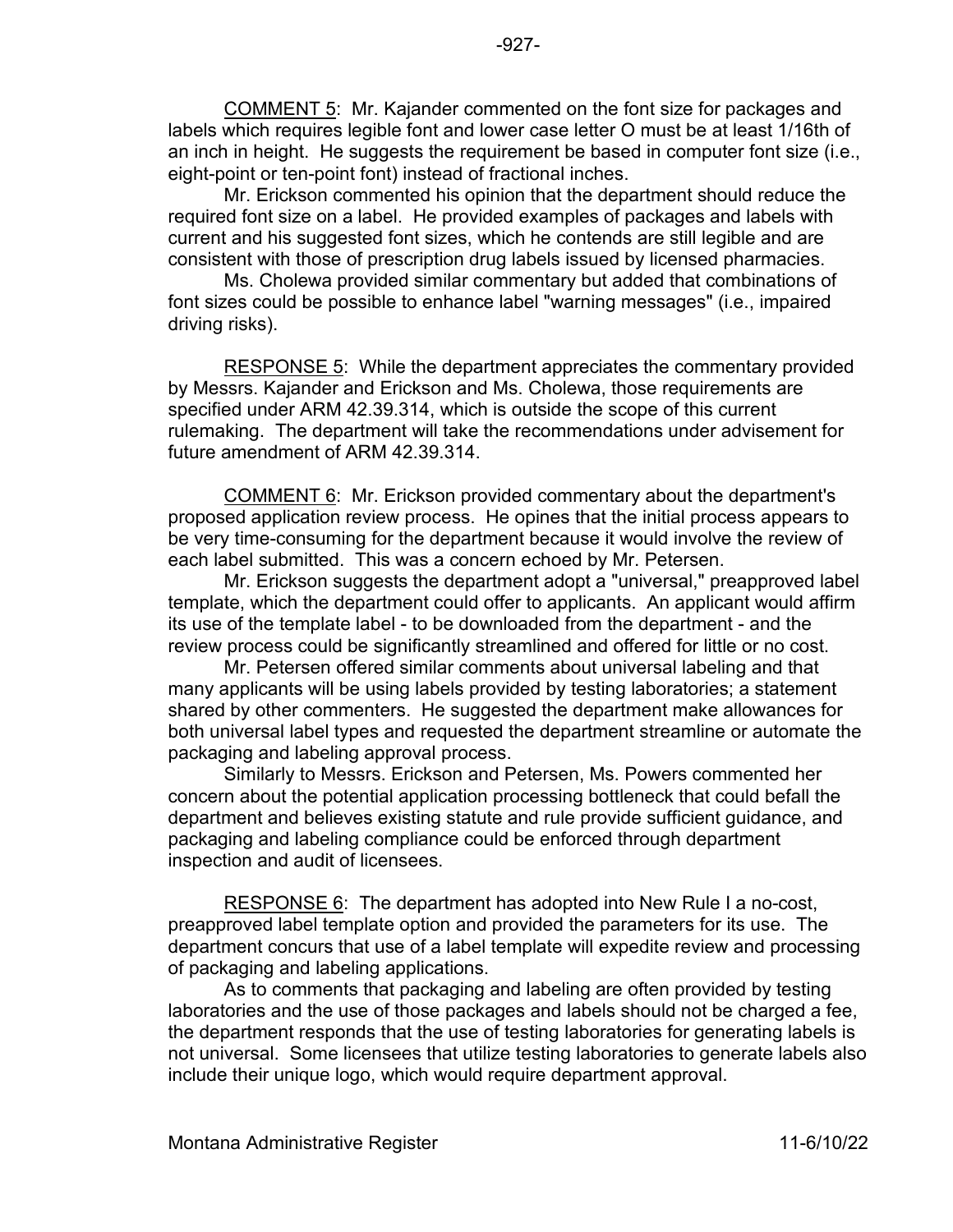Regarding Ms. Powers' comments regarding sufficiency of existing authority and inspection and audit as the means to enforce packaging and labeling compliance, the department responds that while it agrees its inspection and audit functions can help ensure compliance, the packaging and labeling application and approval process is expressly required by 16-12-208(8), MCA.

COMMENT 7: Mr. Petersen commented extensively on the department's application fee structure and fiscal impact statement, as presented in the original proposal notice. Mr. Petersen contended the proposed fees amounted to a "green tax" and that the "fiscal note" in the original proposal notice was inadequate; the latter opinion was also shared by Ms. Barney.

Mr. Petersen commented that just because the legislature gave the department authority to set fees, the department should not set whatever fee it deems appropriate. Mr. Petersen also commented his opinion that, by loose calculation, the original proposed packaging and labeling fees could have a theoretical fiscal impact to industry of \$2.5 to \$4 million.

Mr. Petersen and Ms. Barney also question whether the application fees paid were based on a per-location or per-licensee basis.

RESPONSE 7: The department responds that it has adopted New Rule I as presented in the amended proposal notice and refers Mr. Petersen to it in response to a majority of his concerns. As for streamlining the application approval process, and providing zero cost application fee options, the department directs Mr. Petersen to the amended proposal notice and Response Nos. 1 through 4, and 6 (above).

As to the inadequacy of the department's "fiscal note," the department responds that the fiscal impact statement is not a fiscal note; the statement is required by 2-4-302, MCA, and met statutory requirements. The department also acknowledged in the statement that it could not accurately estimate total fiscal impact for the reasons stated, which is permitted by 2-4-302, MCA. However, with the adoption of the revised fee structures the department estimated minimum and maximum ranges of fiscal impact using necessary assumptions - a process which is often used in legislative fiscal notes - in an attempt to provide additional information and transparency about the fiscal impact of the application fees.

As for the establishment of fees, the legislature authorized the department to designate fees sufficient to administer and enforce the Montana Marijuana Regulation and Taxation Act (see 16-12-112(1)(q), MCA). New Rule I includes application fees that the department contends satisfies the needs and requirements of 16-12-112(1)(q), MCA. And certain fees were eliminated when the department's administration of the packaging and labeling application process was amended. The department acknowledges Mr. Petersen's continuing objection to fees which will likely be at odds with any department proposal regardless of its justification or merits.

Lastly, in response to Mr. Petersen's and Ms. Barney's comments about whether fees are paid per location or license, the department directs them to New Rule I(5) and (13) which confirm that applications (and corresponding fees) are based per licensee.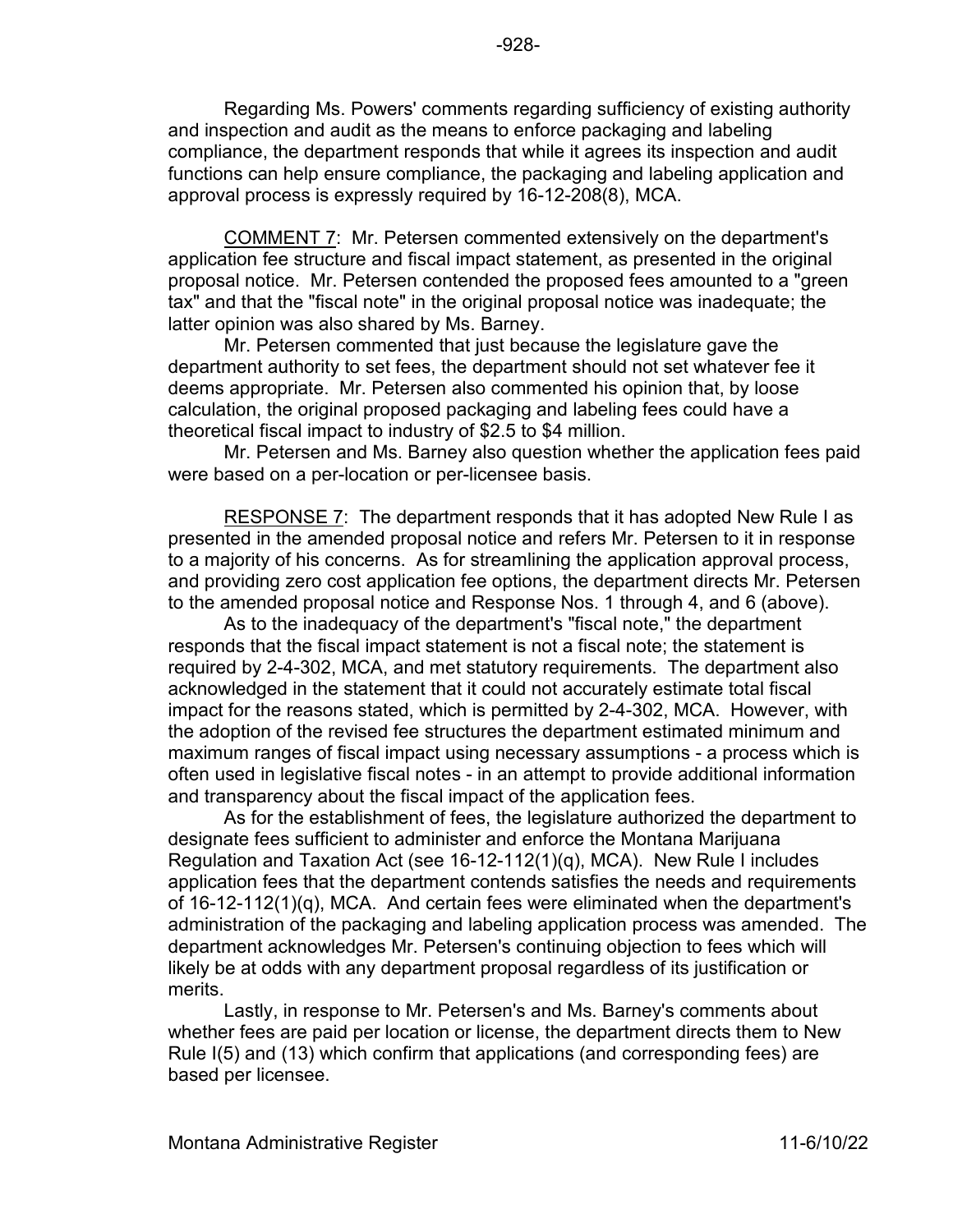COMMENT 8: As stated in Comment 1, the department received several comments from interested persons opposing the application fees in New Rule I, both responsive to the original proposal and amended proposal notices. The comments can be generalized as general objection to fees which they state are excessive, will inflate the costs of product, and will lead customers to purchase through the illicit market.

Similarly, the department received comments from David Hiller, Yellowstone Buds, LLC, that industry needs time to catch up from implementation of the expanded market and he requests the department slow the implementation of new regulations - especially those that are fee-based - because of the burden placed on the industry.

RESPONSE 8: The department is sensitive to the concerns raised through these fees comments although they are somewhat speculative. The industry in Montana is not a new one, and the department has weighed legislative intent regarding fee structures (see Response 7) with the costs and benefits of the expanding marketplace and the need for administrative rules. The department believes the fees are appropriate, reasonable, and declines to change fee amounts from the revised fee amounts upon the adoption of New Rule I. As for administrative rules, the department agrees that only those rules that are necessary for the department to carry out its legislative mandate should be adopted and that is determinative when the department considers its rules proposals.

The department understands comments it received regarding marijuana and marijuana products testing costs but declines to respond as they are outside the scope of this rulemaking.

COMMENT 9: Mr. Petersen provided commentary during the March 22 public hearing regarding packaging and labeling for wholesalers. Mr. Petersen recognizes statutory packaging and labeling requirements are for product intended for ultimate sale to the consumer, but he asks for clarity in the rule for wholesalers who are packaging and labeling and then delivering the product to retail licensees who are the ones involved with the direct sale to consumers. Mr. Petersen contends marijuana or marijuana products for retail sale should only require one approval; if that is done by the wholesaler and that wholesaler supplies inventory to retailers, no additional application, fees, or department approval are necessary. The department can enforce packaging and labeling compliance through its inspectors.

Ms. Cholewa commented that the proposed required approval of the same product label at the wholesale and retail levels seems redundant at face value and does not appear to contribute to public safety or transparent function in that the same label may be subject to approval many times over, incurring the cost of submission but also the cost of staff time for both businesses and the department. Ms. Cholewa asks for elimination of this requirement or redirection to verification of label approvals on file at dispensaries carrying a wholesaler's products whose labels remain consistent between it and its retailers.

The department also received several comments from marijuana product wholesale representatives during the extended comment period for the amended proposal notice which can be generalized as supporting a "one approval" product